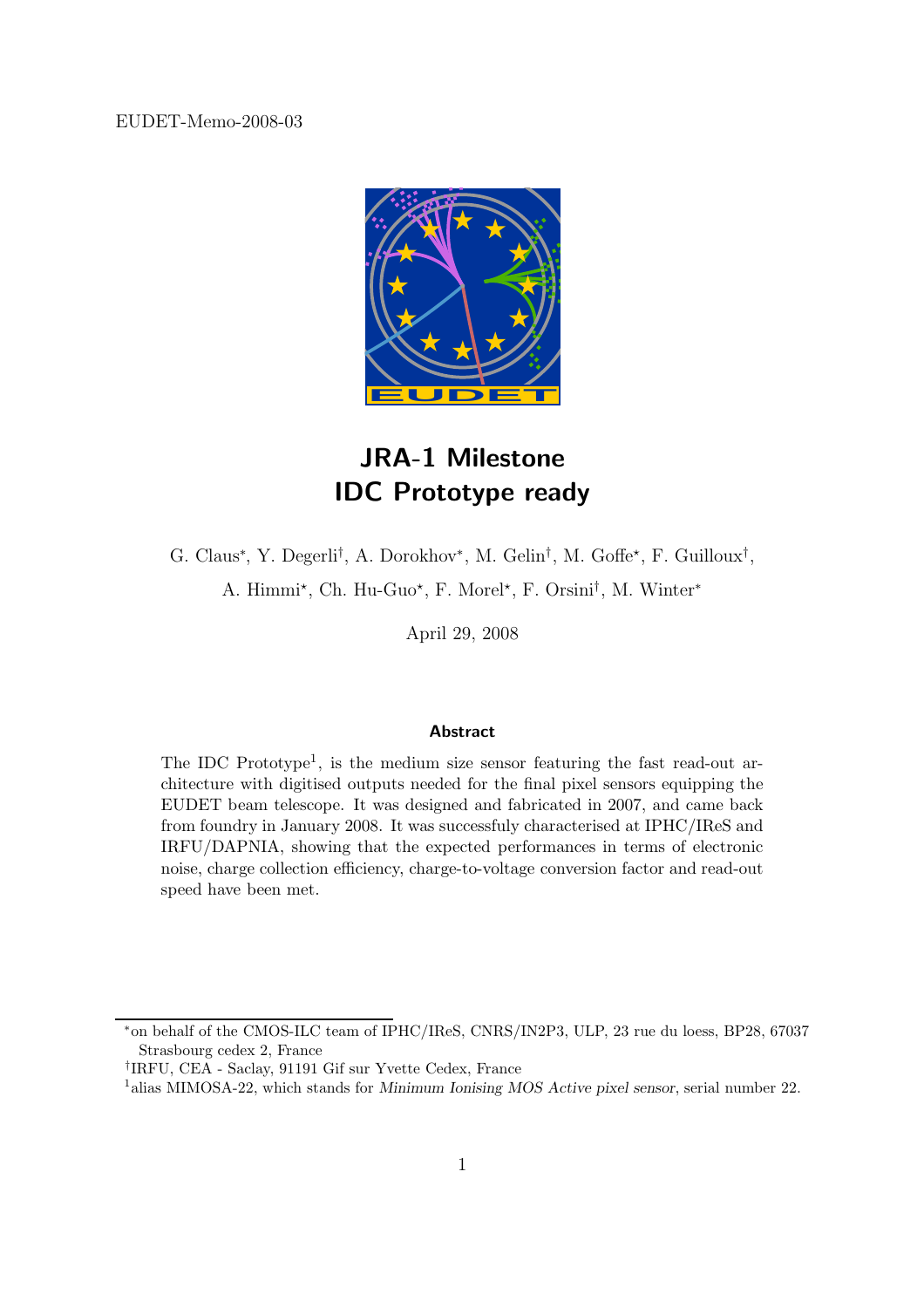# 1 Introduction

The EUDET beam telescope will be equipped with fast and high resolution pixel sensors allowing to provide high density particle tracking adapted to intense particle beams [1]. IDC, also called MIMOSA-22, is the final prototype of the part of the sensor architecture which includes charge sensing, average noise removal and analogue-to-digital conversion. It was designed and fabricated in 2007. Its main features are described in this paper, as well as the test results validating its functionnalities.

The architecture of IDC is based on the MIMOSA-16 sensor [2], which is a fast binary readout Monolithic Active Pixel Sensor (MAPS) [3]. The sensor was designed in the AMSC35B4O1 CMOS-Opto 0.35  $\mu$ m technology [4]. This technology has 4 metal layers and 2 poly layers. It relies on wafers featuring a  $14\mu m$  thick epitaxial layer. The chip dimensions are  $12.0 \times 3.7 \text{ mm}^2$ , including a charge sensitive area of  $10.6 \times 2.5 \text{ mm}^2$ .

# 2 Description of the IDC sensor

IDC features a charge sensitive array of 136 columns and 576 rows of pixels. The latter have a pitch of 18.4  $\mu$ m. 128 columns are ended with a discriminator featuring a common adjustable threshold for analogue-to-digital conversion. The remaining 8 columns have direct analogue outputs for functionnality tests and pixel characterization purposes. The outputs of the 128 column level discriminators are multiplexed by a serializer block onto 16 binary output pads. The pixel array is designed to be read out on a column parallel basis and row by row (i.e. rolling shutter mode) with a frequency of 6.25 MHz. The corresponding integration time is less than 100  $\mu s$ .

In order to realise the final sensor with optimised performances, different diode dimensions, with and without radiation hard structures, have been implemented in the chip to find the best signal detection conditions, essentially governed by the signal-to-noise ratio (SNR). Moreover, three types of pixel architectures are implemented: one with a reset diode with common source amplifier, one with a self-biased feedback diode with common source amplifier, and one with feedback reset diode with common source amplifier. All of these pixels use the same clamping technique to achieve Correlated Double Sampling (CDS). The next section describes these different pixel architectures implemented in the chip.

Different functionnal modes of the chip, controlled by the digital sequencer and the circuit bias can be set and removed via a JTAG [5] controller [6]. The values of the discriminator threshold voltages can be set both via the JTAG controller and dedicated input pads.

Figure 1 represents a photograph of the chip.

Figure 2 shows the IDC functionnal view. It differs slightly from the final floor-plan, in which both the core and the pad ring were slightly modified in order to accommodate constraints emerging in the ultimate steps of the design.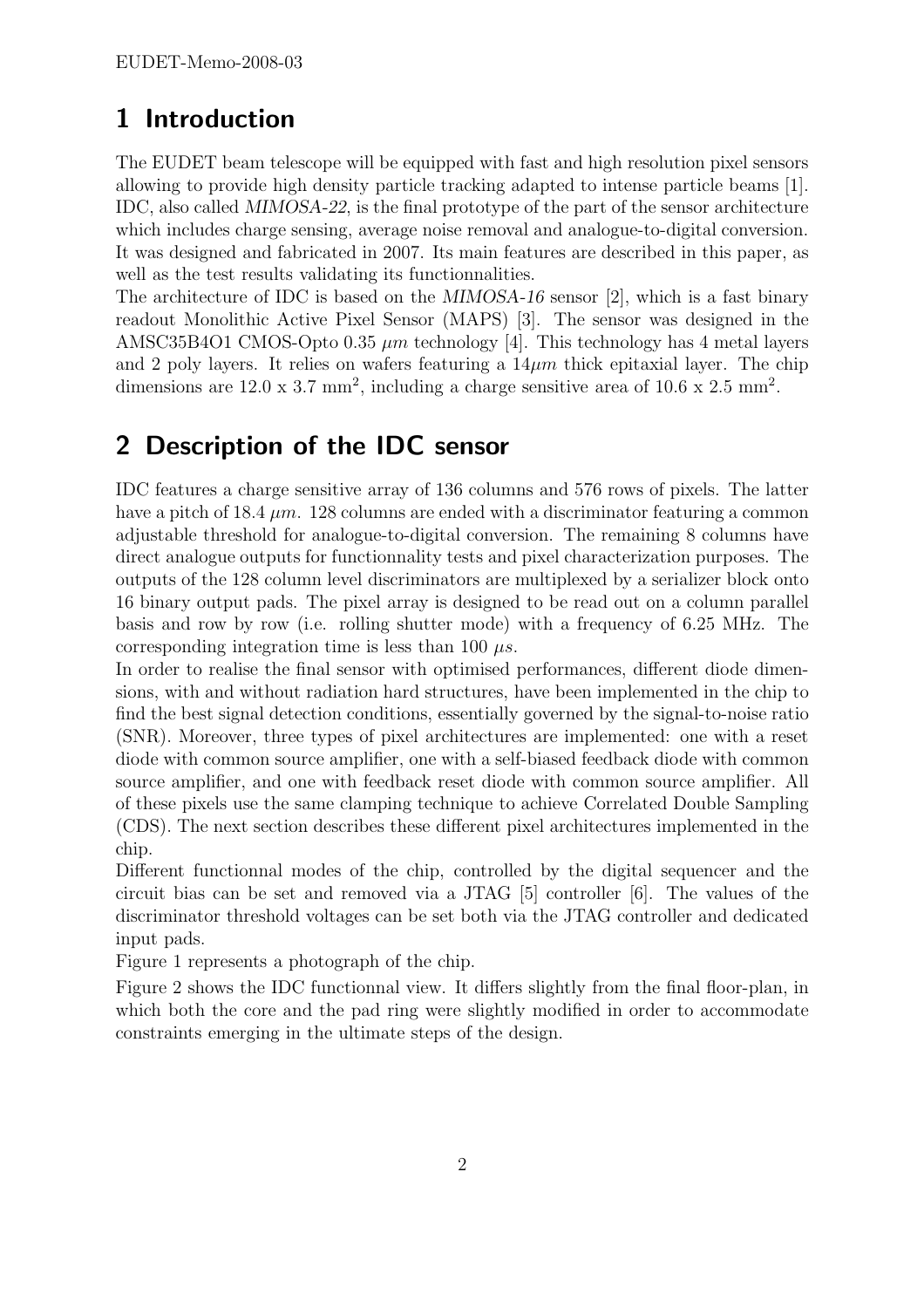

Figure 1: Photograph of the IDC sensor.



Figure 2: IDC functionnal view.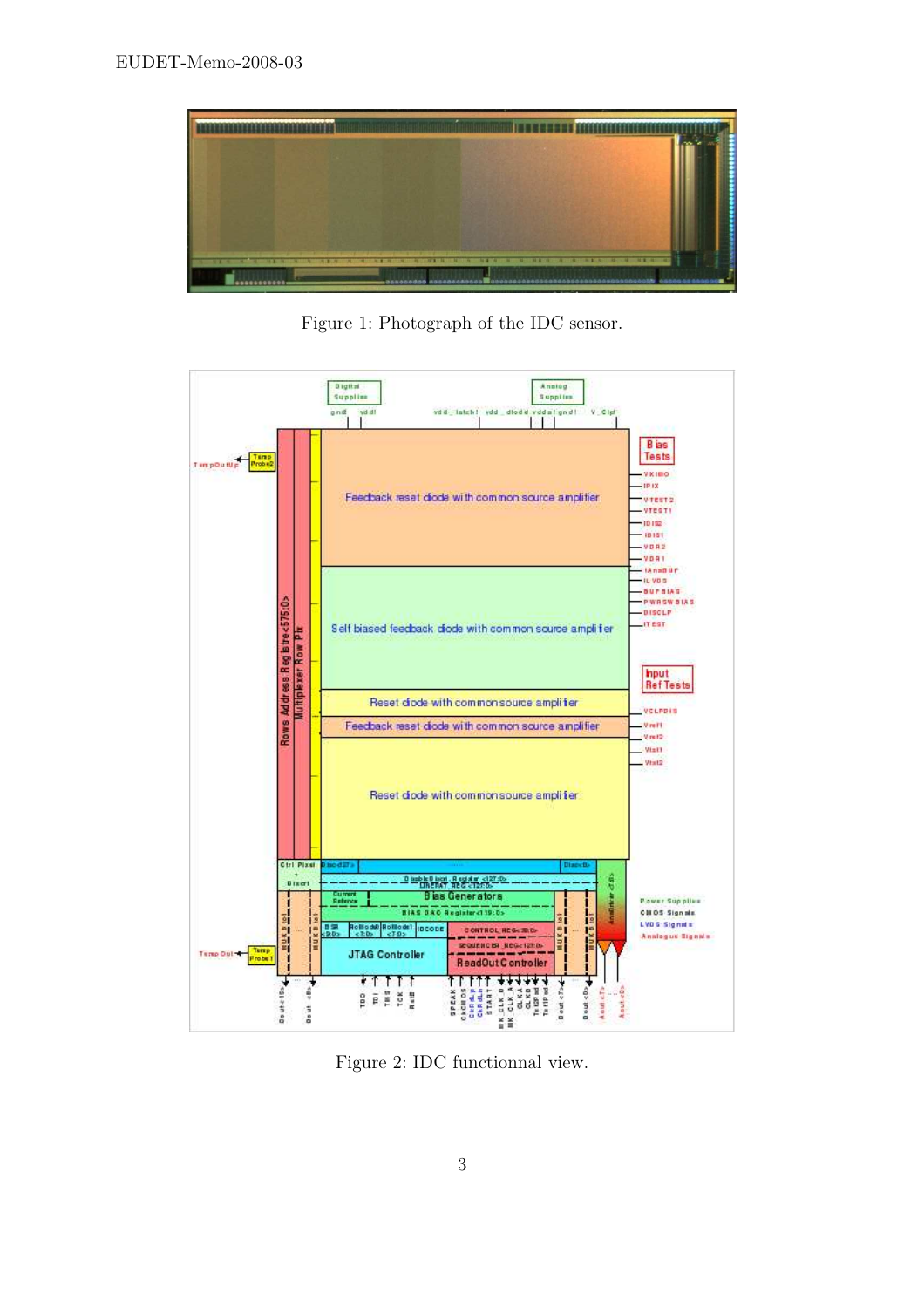# 3 Description of the pixel architectures

#### 3.1 Reset diode with common source amplifier

The pixel architecture is illustrated in Figure 3.



Figure 3: Main features of the pixel architecture with reset diode.

A CS (Common Source) pre-amplifying stage is located very close to the charge detection diode. Two versions of common source amplifier are implemented. The first version is a common source NMOS transistor with connected NMOS transistor load, both saturated in strong inversion. The second version has a common source NMOS transistor with improved load [7] composed of two NMOS transistors. The voltage gain of the first version is the ratio of the transconductances of the common source and load transistors. The transconductance of the improved load used in the second version of the amplifier is about twice larger, translating into a higher voltage gain. The DC current bias of the amplifier is determined by the voltage across the charge collecting diode, which is close to Vr1.

A double sampling circuitry is made up of this CS preamplifier, a serially connected capacitor (MOSCAP) and two reset switches. The first switch (RST1) is used to reset the sensing diode and the second one (RST2) is used to memorize on the capacitor the offset of the preamplifier and the reset level of the diode.

A SF (Source Follower) and a row select switch are used to output the signal on the common data bus. RD and CALIB are column level commands and are used to memorize the output signal level and the reference level of the pixel output stage, respectively.

#### 3.2 Self-biased feedback diode with common source amplifier

The main singularity of this pixel is that the reset transistor is replaced by a diode. The charge sensitive element is a two diode system named self-biased diode. It features an n-well/p-epi diode collecting the charge delivered by the impinging particles, and a p-plus/n-well diode providing a constant reverse bias of the sensing diode.

In order to maximize the pixel SNR, the gain of the amplifier was increased as much as possible. The performance of the basic CS amplifier used in the first pixel is improved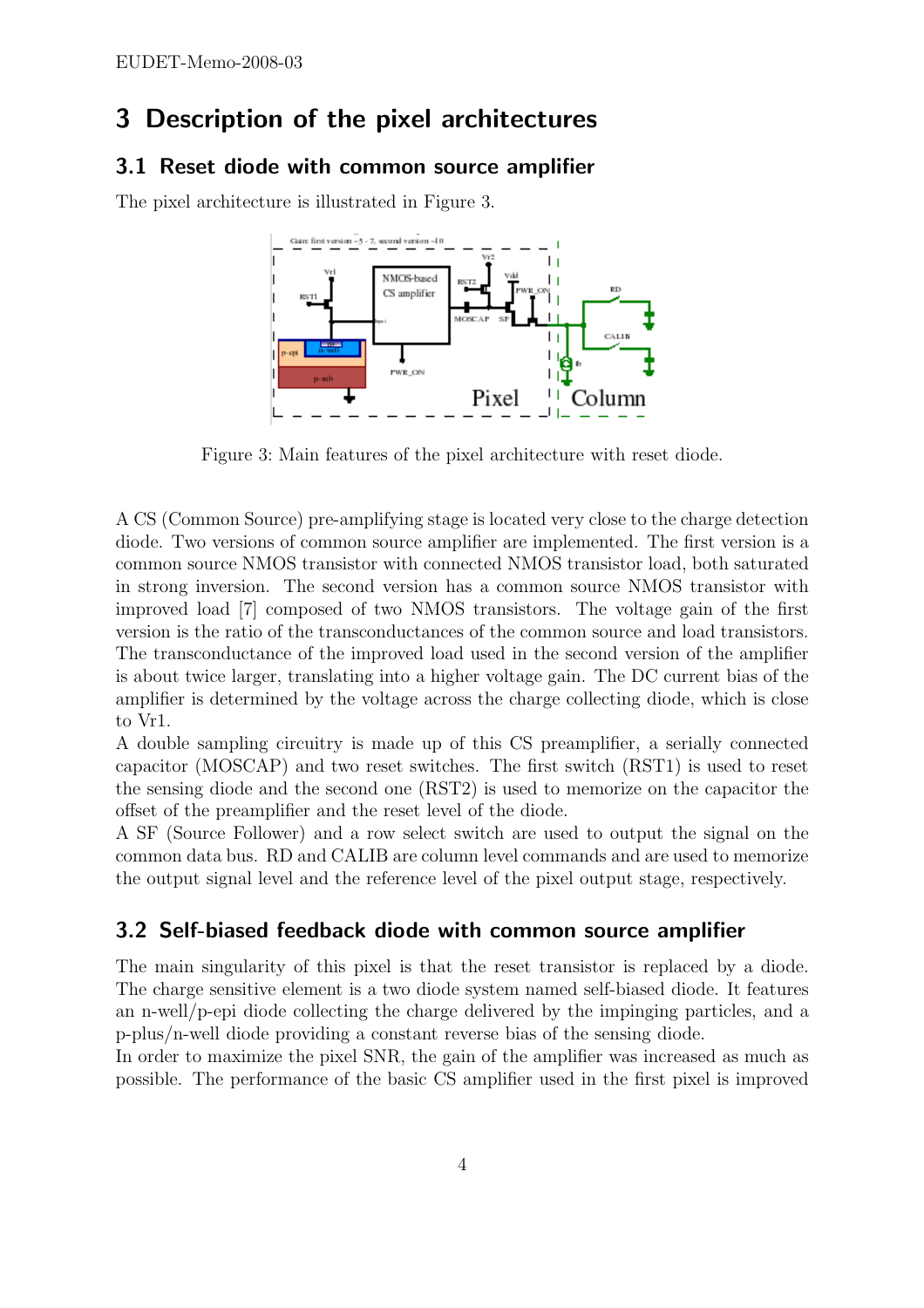using a load based on two NMOS transistors [7]. The AC gain of the modified CS amplifier is increased by a factor of two in this way, but the DC operation point and DC gain remain almost unchanged, which makes the circuit less sensitive to CMOS process variations. Moreover, a negative feedback is used to stabilize the operation point of the amplifier.

This pixel includes the same CDS circuit as described in section 3.1, with a serially connected clamping capacitor, a switch and a SF like in the previous pixel architecture. The main features of the pixel architecture are displayed in Figure 4.



Figure 4: Main features of the pixel architecture based on a self-biased feedback diode.

#### 3.3 Feedback reset diode with common source amplifier

The possibility to combine advantages of the "reset diode" and the "self-biased diode with feedback" schematics was investigated. In this approach, the reset transistor was used to set the working DC point for the amplifier [8]. In this way, the reset transistor generates a time-varying feedback: during the reset phase (where RST1 is high), the amplifier output is connected to the input (100% negative feedback), while during charge integration (where RST1 is low), the feedback is disconnected, and the gain is thus not reduced by the feedback. The amplifier uses an NMOS common source with improved load delivered by a pair of NMOS transistors [7]. The CDS and the readout are achieved in the same way as in the pixel architectures described previously. Figure 5 displays the main features of the architecture.



Figure 5: Main features of the pixel architecture based on a feedback reset diode.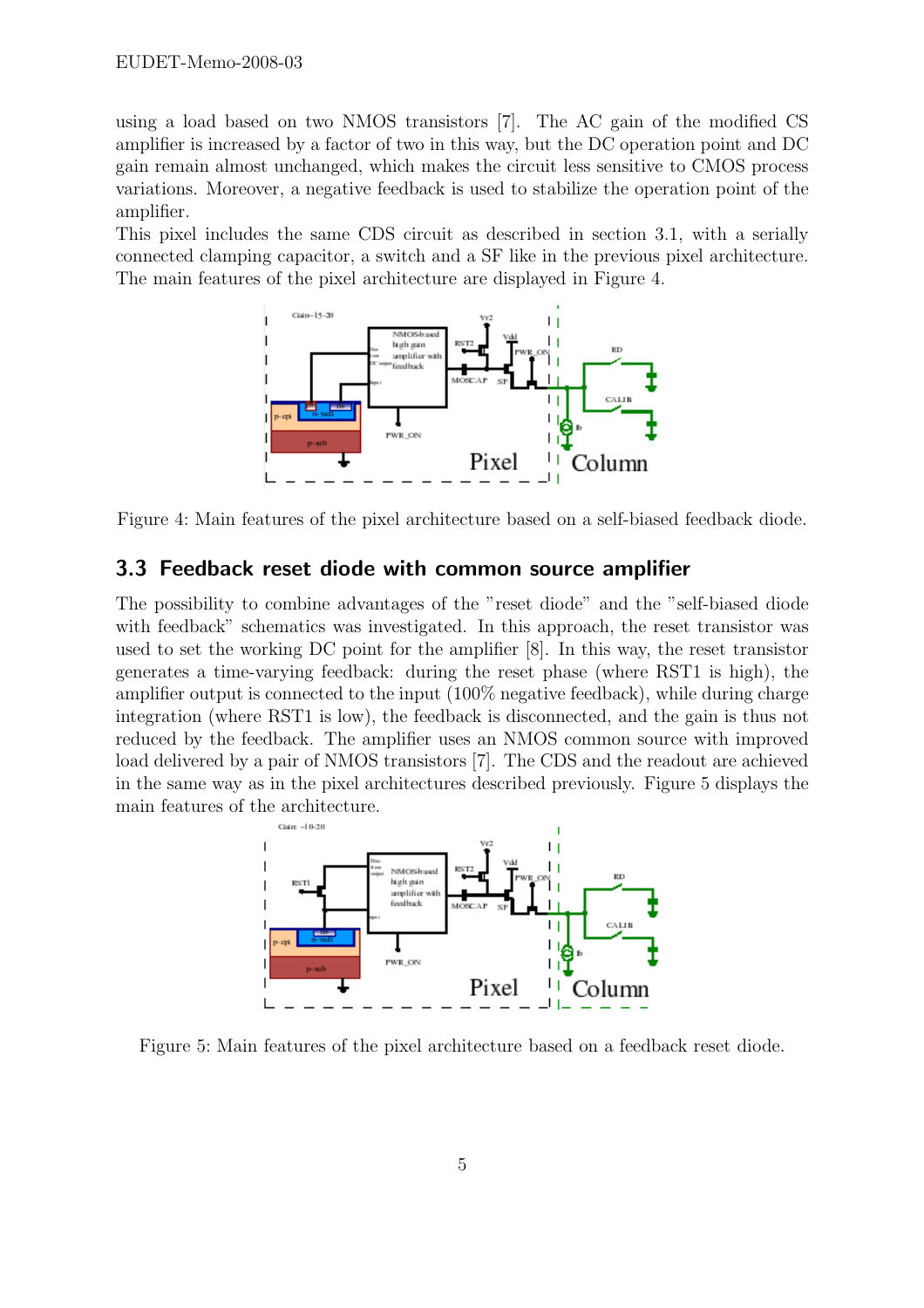#### 3.4 N-well diode configurations

Different sizes of N-well diodes were implemented in the sensor, combined with each of the amplifier schematics, in order to search for optimal signal detection performances. A few pixels were also designed for improved tolerance to ionising radiation. This was achieved by enclosing the sensing diode and replacing the thick silicon oxide around the n-well by thin oxide.

### 3.5 Simulation of the pixel performances

The performances of all designs were evaluated with the SPECTRE circuit simulation software [9]. To simulate the charge sensing and signal processing, a charge was injected in the sensing diode with a current source and the signal after CDS was calculated with the TRAN analysis. The noise was simulated with the AC noise analysis. The results are summarised in Table 1. The sub–array designations are those used in the sensor user manual [6], which may be consulted for more details on each sub-array.

| Sub-array                                                                              |  |  |  |  |  |  |  |                                       | S1 S2 S3 S4 S5 S6 S7 S8 S9 S10 S11 S12 S13 S14 S15 S16 S17          |
|----------------------------------------------------------------------------------------|--|--|--|--|--|--|--|---------------------------------------|---------------------------------------------------------------------|
| $\vert$ CVC $\vert \mu V/e \vert$   99 89 82 80 83 54 54 51 57 70 72 70 64 68 64 36 34 |  |  |  |  |  |  |  |                                       |                                                                     |
| $\lfloor N \lfloor \mu V \rfloor \rfloor$                                              |  |  |  |  |  |  |  |                                       | 728 590 561 570 558 830 828 811 852 544 518 543 440 449 439 318 313 |
| $N$ [e <sup>-</sup> ENC]                                                               |  |  |  |  |  |  |  | 7 7 7 7 7 15 15 16 15 8 7 8 7 7 7 9 9 |                                                                     |
| $I_{Amp}$ [ $\mu A$ ]                                                                  |  |  |  |  |  |  |  |                                       | 5 5 7 7 7 7 7 7 7 7 9 7 7 4 7 7 7                                   |

Table 1: Simulation of pixel performances: values of the charge-to-voltage conversion factor (CVC), of the noise (N) and of the amplifier current  $(I_{Amp})$  for each of the 17 pixel design variants.

## 4 Test results

#### 4.1 Introduction

Several sensors were characterised on a test bench at IPHC (Strasbourg) and IRFU (Saclay)<sup>2</sup> . The tests addressed the most essential questions concerning the fast chip architecture to be cleared out before designing the final telescope sensor. These major test objectives are summarised hereafter:

• demonstrate that the full chip operation (including charge sensing, in-pixel CDS and signal discrimination) is performing according to the requirements in all 128 columns simultaneously, in particular that the full chain noise is below 15 e<sup>−</sup>ENC

<sup>2</sup> formerly called DAPNIA.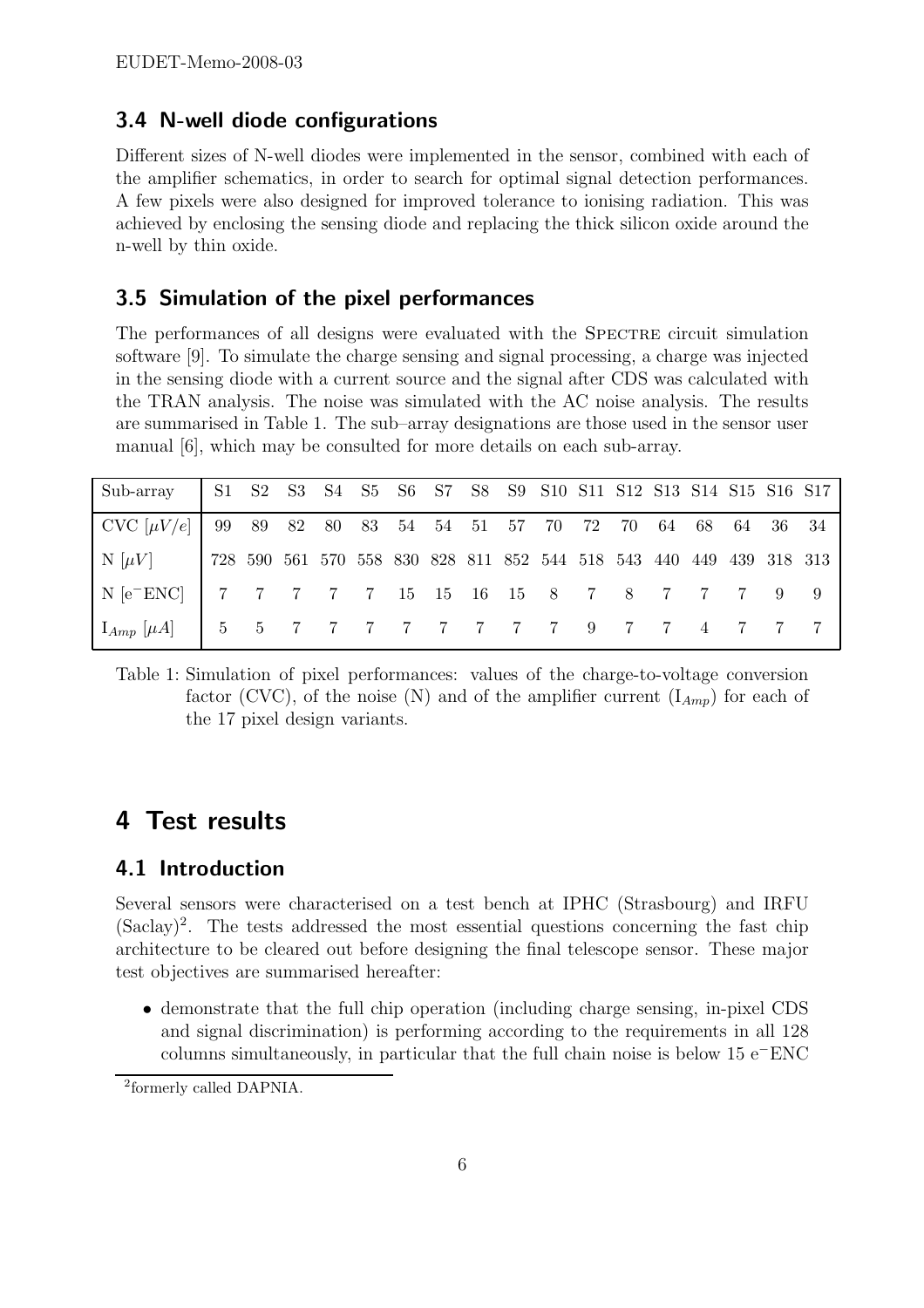at nominal clock frequency (100 MHz) and that the dispersion between columns (e.g. discriminator thresholds) is substantialy lower than the pixel noise;

- find at least one optimally adapted pixel architecture among the 17 variants implemented in the chip;
- assess the temperature dependence of the chip performance;
- estimate the dispersion of performances between different chips and over their surface.

#### 4.2 Main features of the test procedure

- all measurements were performed at the nominal clock frequency of 100 MHz, corresponding to a read-out time of the complete array of  $92.5 \mu s$ ;
- the chips tested were mounted inside a box protecting them from visible light;
- the chips were operated at a well controled temperature, obtained by circulating a coolant through a pipe traversing the box in which the chip was mounted;
- some measurements were performed by illuminating the chip under tests with a <sup>55</sup>Fe source.

All noise values provided in the paper still contain the contribution from the read-out chain.

### 4.3 Tests of the analog outputs

The pixel noise observed in the best performing sub-arrays ranged typically from  $\gtrsim 10$ to 14 e<sup>−</sup>ENC. The noise values obtained with the best performing pixels of the two main types (self-biased feedback diode and reset diode with standard common source amplifier ) are summarised in Table 2, for a coolant temperature of 15◦C, translating in a temperature of 20◦C at the chip surface. The table also provides CCE measurements performed with clusters of 2x2, 3x3 and 5x5 pixels illuminated with an <sup>55</sup>Fe source.

The comparison between different measurements involves a measurement accuracy on the noise of typically  $\pm$  0.3 e<sup>−</sup>ENC. The charge collection efficiencies were estimated with a typical uncertainty of  $\pm$  0.5 %.

Overall, the noise performance of several different pixel designs is very satisfactory. One observes that the self-biased pixels (S6–S9) and the reset pixels exhibit nearly the same temporal noise. The most significant noise variations originate either from the sensing diode size (i.e. S9 versus S8) or from the (non-)radiation tolerant design (S7 versus S6, S12 versus S10). In particular, the comparison between the temporal noise values of sub-arrays S6 and S7 shows that the radiation tolerant design increases the temporal noise of the self-baised pixels by about 1 e<sup>−</sup>ENC only. The values obtained for the CCE reflect the expectations and are satisfactory for all 8 pixel designs considered in the table.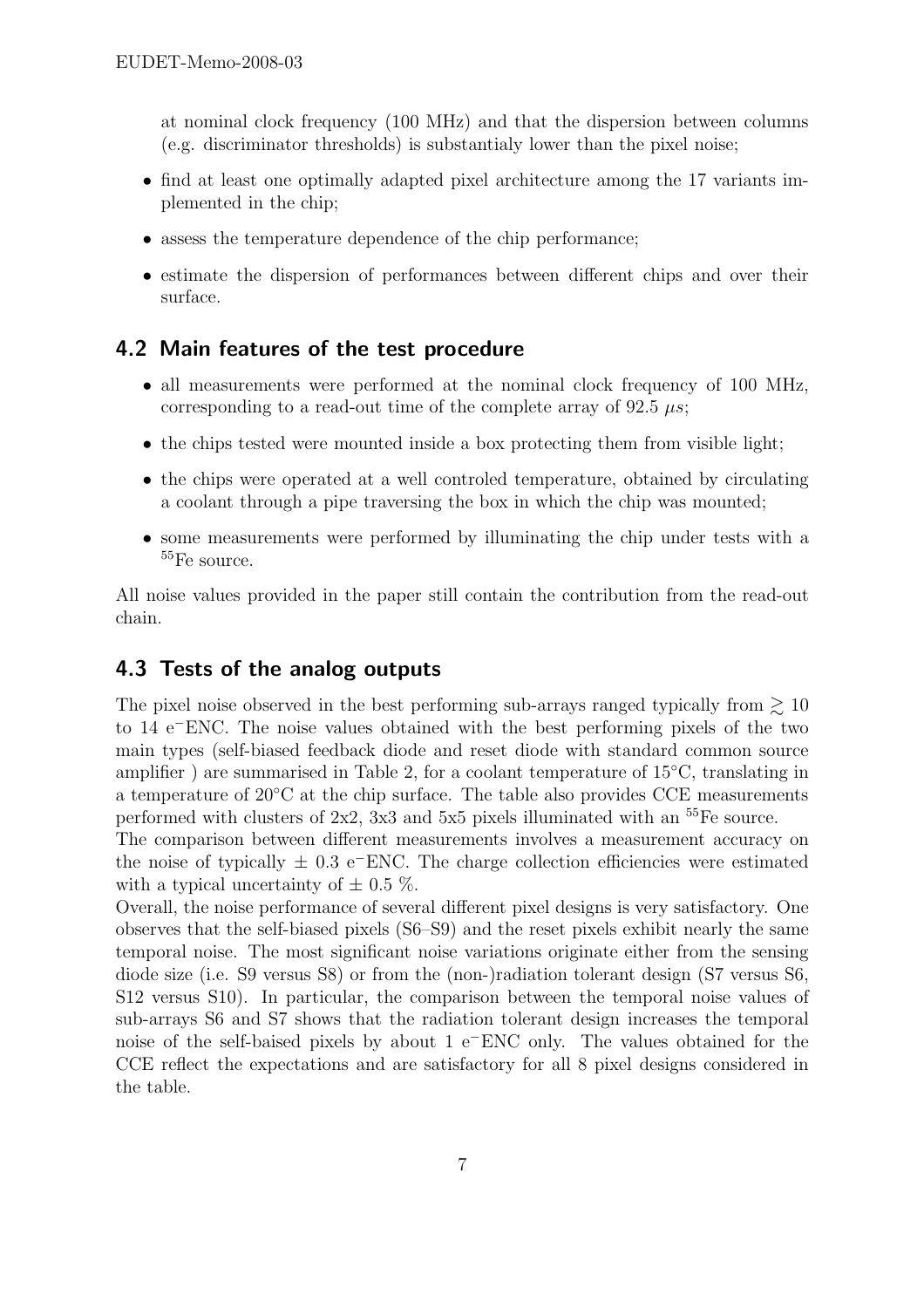| Sub-            | diode          | rad. tol.    | pixel | <b>Noise</b> | Charge collection efficiency |            |            |
|-----------------|----------------|--------------|-------|--------------|------------------------------|------------|------------|
| array           | surface        | diode        | type  | $[e^{-}ENC]$ | $2x2$ pixels                 | 3x3 pixels | 5x5 pixels |
| S <sub>6</sub>  | 14.6 $\mu m^2$ | yes          | SB    | 12.4         | 57 %                         | 73 %       | 84 %       |
| S7              | 14.6 $\mu m^2$ | no           | SB    | 11.4         | 58 %                         | 75 %       | 85 %       |
| <b>S8</b>       | 19.4 $\mu m^2$ | no           | SB    | 12.8         | 65 %                         | 82 %       | 90 %       |
| S <sub>9</sub>  | 11.6 $\mu m^2$ | $\mathbf{n}$ | SB    | 10.5         | 54 %                         | 72 %       | 83 %       |
| <b>S10</b>      | 15.2 $\mu m^2$ | yes          | reset | 13.3         | 60 %                         | 77 %       | 86 %       |
| S <sub>12</sub> | 15.2 $\mu m^2$ | no           | reset | 11.8         | 58 %                         | 75 %       | 84 %       |
| <b>S13</b>      | 15.2 $\mu m^2$ | yes          | reset | 13.5         |                              | 72 %       | 84 %       |
| <b>S15</b>      | 15.2 $\mu m^2$ | $\mathbf{n}$ | reset | 12.5         |                              | 73 %       | 85 %       |

Table 2: Temporal noise and charge collection efficiency observed with some of the pixel arrays. S6–S9 include self-biased (SB) pixels, while S10–S15 include reset pixels. The values shown for S13 and S15 were obtained in slightly different conditions than those for sub-arrays S6–S12.

**Dispersion between chips:** The dispersion of the performances between different sensors was addressed by comparing the observed noise and CCE values measured with 5 different chips. The results are summarised in Table 3.

| Sub-            | Chip           | <b>Noise</b> | Charge collection efficiency |              |            |  |  |
|-----------------|----------------|--------------|------------------------------|--------------|------------|--|--|
| array           | number         | [ENC]        | $2x2$ pixels                 | $3x3$ pixels | 5x5 pixels |  |  |
| S <sub>6</sub>  | 1              | $12.5 e^-$   | 58 %                         | 75 %         | 86 %       |  |  |
|                 | $\overline{2}$ | $12.3 e^-$   | 58 %                         | 75 %         | 86 %       |  |  |
|                 | 3              | $12.3 e^-$   | 59 %                         | 76 %         | 87 %       |  |  |
|                 | 6              | $12.4 e^-$   | 57 %                         | 75 %         | 85 %       |  |  |
|                 | 7              | $13.6 e^-$   | 58 %                         | 76 %         | 86 %       |  |  |
| S <sub>10</sub> | 1              | $13.4 e^-$   | 59 %                         | 76 %         | 86 %       |  |  |
|                 | $\overline{2}$ | $13.6 e^-$   | 59 %                         | 77 %         | 87 %       |  |  |
|                 | 3              | $13.2 e^-$   | 60 %                         | 78 %         | 88 %       |  |  |
|                 | 6              | $13.8 e^-$   | 59 %                         | 77 %         | 87 %       |  |  |
|                 |                | $14.1 e^-$   | 59 %                         | 77 %         | 87 %       |  |  |

Table 3: Temporal noise and CCE observed with 5 different sensors.The values are shown for the sub-arrays S6 (SB radiation tolerant pixels) and S10 (radiation tolerant reset pixels).

The comparison shows that the noise performance varies by only a few per-cent from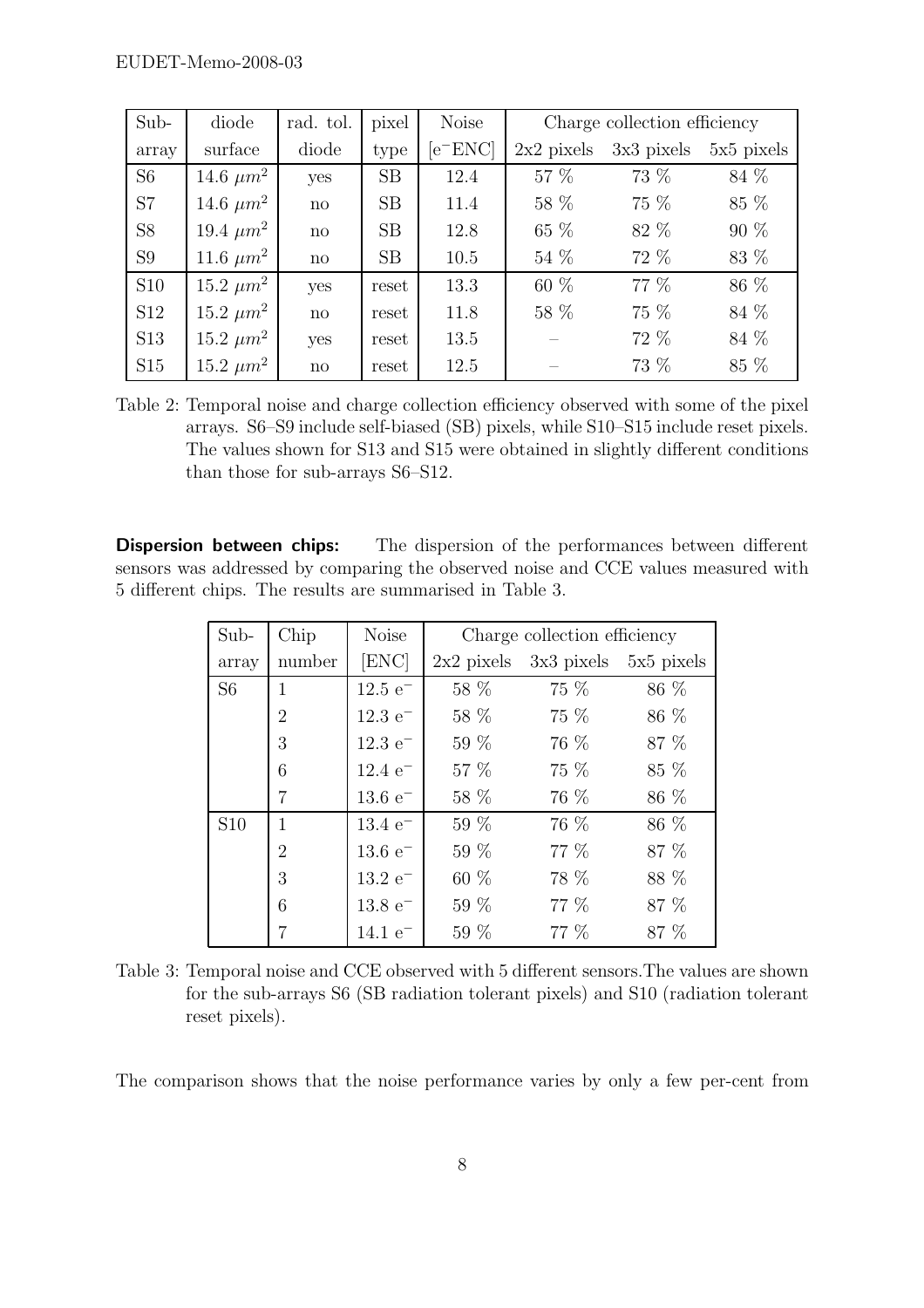chip to chip and that the CCE differs typically by a negligible amount of 1 or 2 per-cent.

**Sensitivity to operating temperature:** The sensors were operated at three different temperatures of the coolant:  $0°C$ ,  $+15°C$  and  $+30°C$ . The corresponding temperatures at the chip surface were measured to be about  $+10°C$ ,  $+20°C$  and  $+35°C$  respectively. The temperature dependence observed for the average noise and CCE of sub-arrays S6 and S10 are summarised in Table 4.

| Sub-           | $T$ [ $^{\circ}$ C]   | <b>Noise</b> | Charge collection efficiency |              |              |  |  |  |
|----------------|-----------------------|--------------|------------------------------|--------------|--------------|--|--|--|
| array          | coolant $\prime$ chip | [ENC]        | $2x2$ pixels                 | $3x3$ pixels | $5x5$ pixels |  |  |  |
| S <sub>6</sub> | 0/10                  | $12.5 e^-$   | 58 %                         | 75 %         | 85 %         |  |  |  |
|                | 15 / 20               | $12.6 e^-$   | 58 %                         | 74\%         | 85%          |  |  |  |
|                | 30 / 35               | $13.0 e^-$   | 59 %                         | 76 %         | 80 %         |  |  |  |
| <b>S10</b>     | 0/10                  | $12.8 e^-$   | 59 %                         | 77 %         | 84 %         |  |  |  |
|                | 15 / 20               | $13.5 e^-$   | 59 %                         | 76 %         | 86 %         |  |  |  |
|                | 30 / 35               | $14.2 e^-$   | 60 %                         | 76 %         | 86 %         |  |  |  |

Table 4: Temperature dependence of the noise and CCE for sub-arrays S6 and S10. The temperature values are those of the coolant and of the chip surface.

Summarising, the temporal noise increases by  $\sim 0.5$  e<sup>−</sup>ENC over the full temperature range for the self-biased pixel. It increases by more than 1 e<sup>−</sup>ENC for the reset pixel. The difference between the two pixel designs came out as foreseen. Also as expected, the CCE is almost unaffected by the temperature change in the range considered.

**Conclusions on the pixel performances:** The pixel array is operational at the nominal clock frequency while operated at room temperature. It exhibits very satisfactory performances. The average temporal noise, which is one of the most important parameters addressed by the prototyping, amounts typically to 10.5–12.5 e<sup>−</sup>ENC for standard diodes, depending on their dimensions. Radiation tolerant diodes exhibit a noise value which is typically in the range 12.5–13.5 e<sup>−</sup>ENC. The self-bias diodes lead to about 0.5 e <sup>−</sup>ENC less temporal noise than the reset pixels.

The charge collection efficiency is smoothly depending on the sensing diode dimensions in the range considered. Moreover, this soft dependence translates into a still alleviated effect on the signal-to-noise ratio once the charge-to-voltage conversion gain is accounted for.

#### 4.4 Tests of the digital outputs

The 128 digital outputs of the sensor were analysed in two steps. First the discriminator performances were studied independently from the pixel array. Next, the full chain,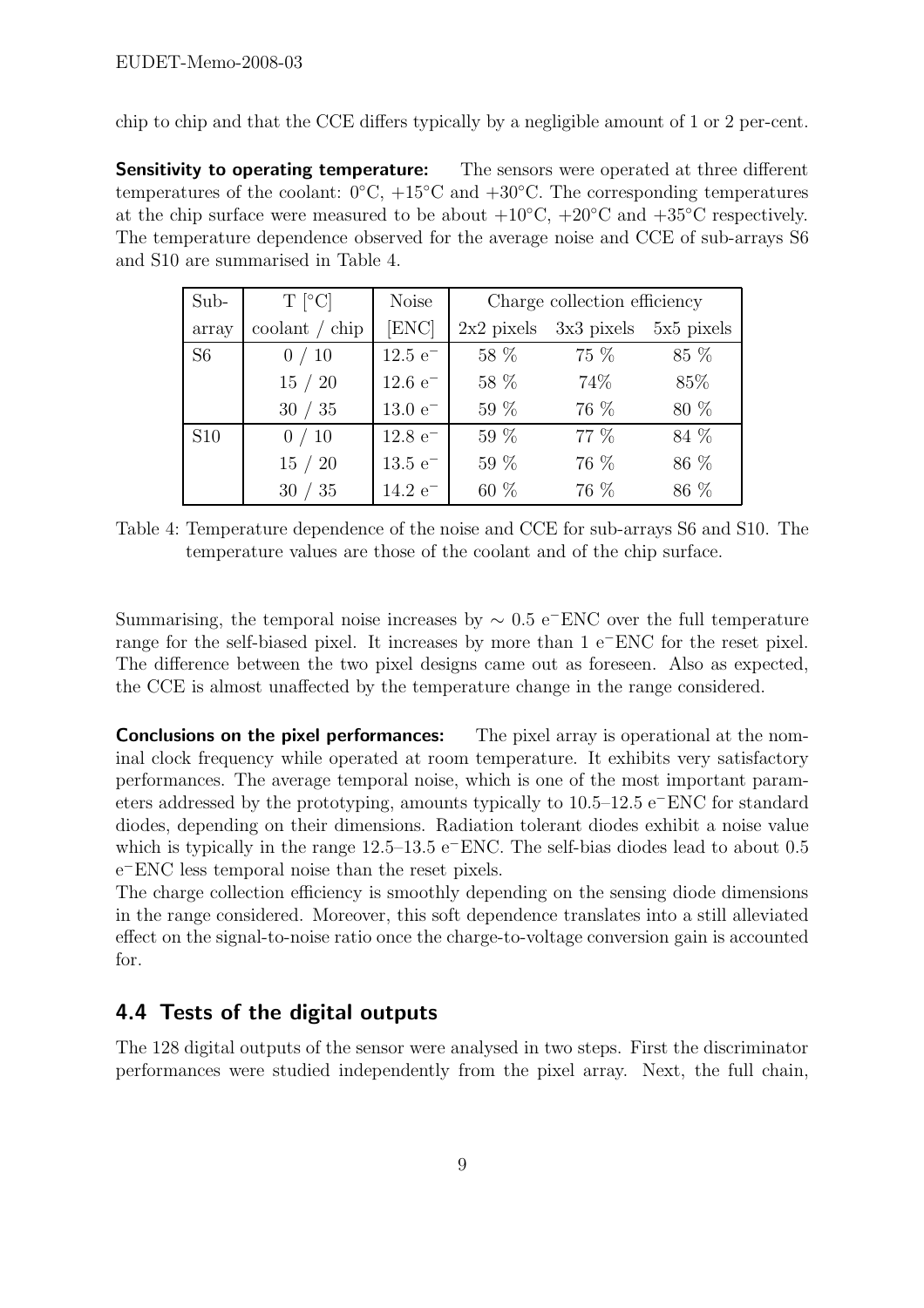including the pixels and the discriminators, was assessed. Unless quoted otherwise, the chips were operated with  $+15^{\circ}$ C coolant temperature.



Figure 6: Transfer function of the 128 discriminators when applying a uniform 10 mV voltage at their inputs.

**Tests of the isolated digital outputs:** A uniform voltage of 10 mV was injected in the 128 discriminators and their transfer functions were evaluated. The responses of all discriminators are shown on Figure 6.

The temporal noise of each discriminator was derived from this measurement as well as the threshold dispersion between the discriminators. The distributions obtained are displayed on Figure 7. The observed temporal noise amounts to  $\sim 0.35$  mV, while the threshold dispersion translates into a fixed pattern noise of ∼ 0.25 mV. These results reproduce well those obtained with the MIMOSA-16 prototype [2], which was equipped with the same discriminators.

Tests of the complete chain: The threshold scan was repeated with all pixels activated, in absence of the radioactive source. The dispersions observed thus combine the pixel and the discriminator noise contributions. The chip operating temperature was near  $+15^{\circ}$ C. The measurement results are illustrated in Figure 8, which displays the observations made with sub-array S7 and S12.

The temporal noise derived from this measurement is about 0.6 mV (corresponding to  $\sim$ 12 e<sup>−</sup>ENC) and the fixed pattern noise due to the threshold dispersion was estimated to  $\leq 0.3$  mV. These values match the requirements well. Their distributions are illustrated in Figure 9 with the measurements of sub-array S7.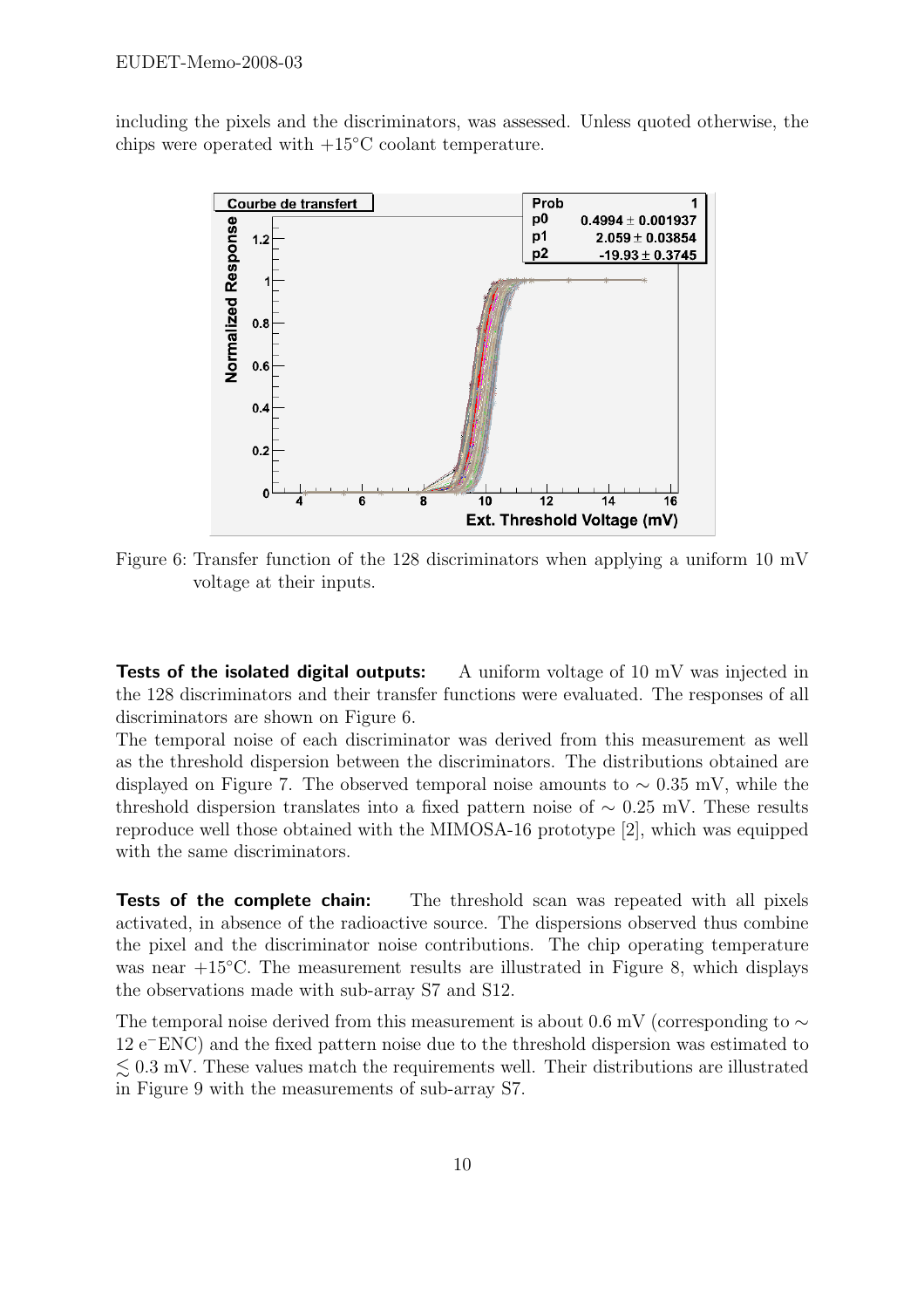

Figure 7: Temporal noise (left) and fixed pattern noise (right) of the 128 discriminators when appyling a uniform 10 mV voltage at their inputs.



Figure 8: Threshold scan of the 128 discriminators when connected to the pixel array. The latter not being illuminated by any source, the discriminators react only to the pixel noise (here sub-arrays S7 and S12).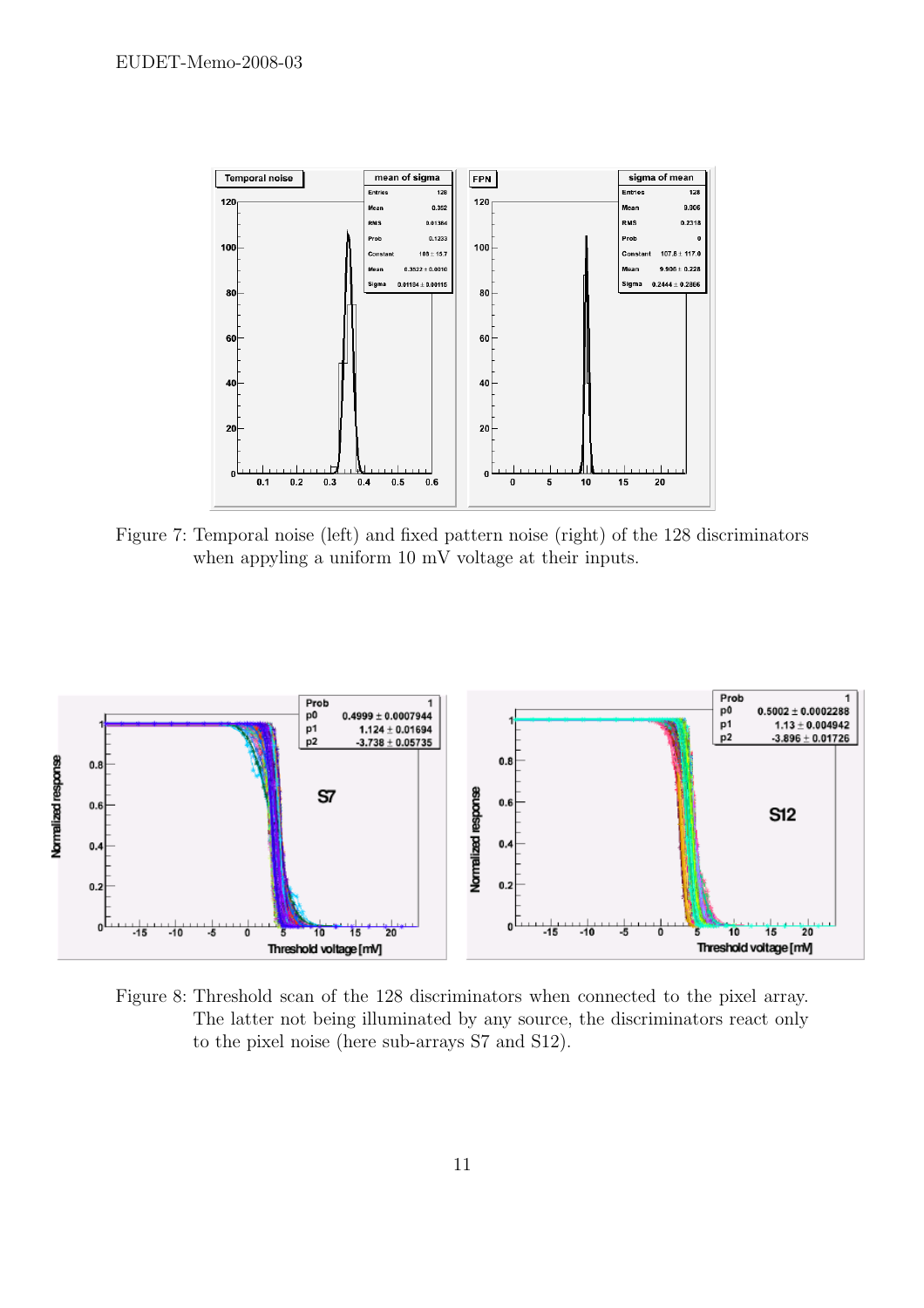

Figure 9: Temporal noise (left) and fixed pattern noise (right) of the 128 discriminators when connected to the pixel array (sub-array S7).

### 5 Summary

IDC, the final prototype sensor featuring the fast pixel array with digital output required for the EUDET telescope, was designed and fabricated in 2007. It features 128 columns of 576 pixels (18.4  $\mu$ m pitch), each ended by a discriminator. 8 additionnal columns are not terminated with a discriminator (analogue outputs), in order to allow direct pixel characterisation. Various pixel designs were incorporated in the sensor in order to find the one best adapted to the EUDET telescope running conditions.

The main functionnalities of the sensor were tested at IPHC-Strasbourg and IRFU-Saclay, and found fully operationnal at the nominal clock frequency of 100 MHz. The noise of the different pixel designs integrated in the chip was evaluated. For most of the matrices, low noise values, in the range 10.5–13.5 e<sup>−</sup>ENC, were observed at room temperature. The CCE was also found to be fully satisfactory. Several pixels suited to the EUDET telescope running conditions could thus be designated.

The discriminator performances were also assessed, combined with the pixel array. Their temporal and fixed pattern noises reproduce the values observed with the previous prototype generation and increase only marginaly the pixel noise. The overall performances of the sensor are thus very satisfactory. The complete sensor architecture is therefore validated and ready to be combined with the data compression micro-circuit SDC-2 in a single device which will equip the EUDET beam telescope.